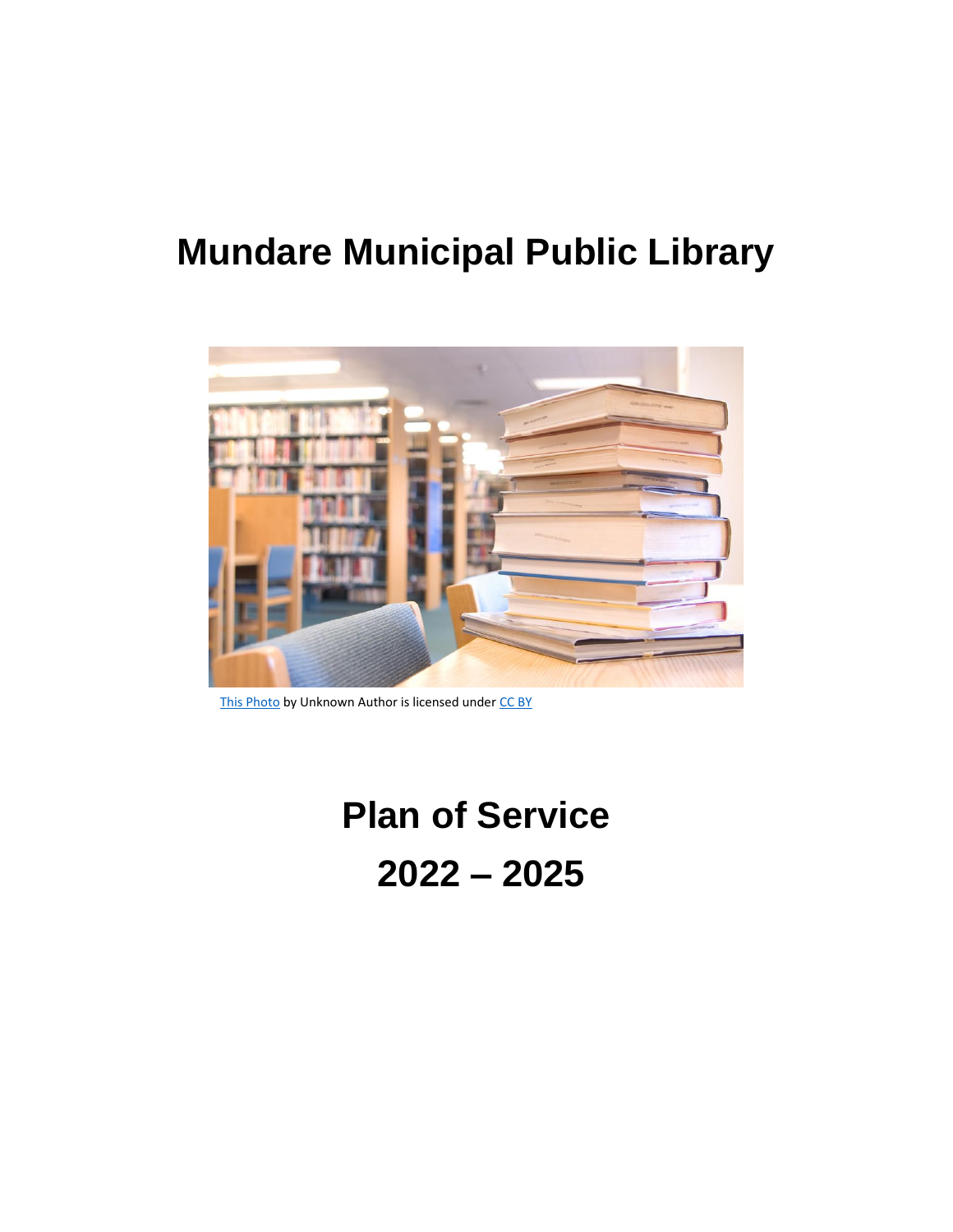#### **BOARD CHAIR MESSAGE**

The Mundare Municipal Public Library officially opened December 19, 1994 and since then has gradually increased the size of its collection. The purpose of this plan is to continue building on the previous plans; to increase the number of patrons using the library; and, to increase the number of services and programs offered by the library.

Throughout this plan, we are drawing on our legacy from the founding library members, empowering our library manager to be ambassador of this plan and building collaborative relationships with community agencies/organizations – all to continue serving the residents of Mundare and surrounding area.

The 2022 – 2025 Plan of Service will be the Board's guide to ensure the Mundare Municipal Public Library to be known the resource center within our community.

Lillian Sabo

#### **THE MISSION**

The mission of the Mundare Municipal Public Library is to strengthen the community by inspiring and supporting life-long learning, literacy, creativity and cultural expression to find, share and create knowledge.

#### **OUR VISION**

A strong library that is a vital community destination for knowledge, innovation and renewal.

#### **OUR GUIDING VALUES**

- Accessibility
- Service
- Openness
- Teamwork
- Accountability
- Integrity

#### **OUR COMMITMENT**

Our commitment is to enhance lifelong learning by providing:

- 1. Responsive service that reflects the need of the community.
- 2. An environment where people of all ages and ideas thrive.
- 3. A diverse collection that is accessible, inclusive and current.
- 4. Universal access to available services and technology.
- 5. Careful stewardship through efficient use of financial and material resources.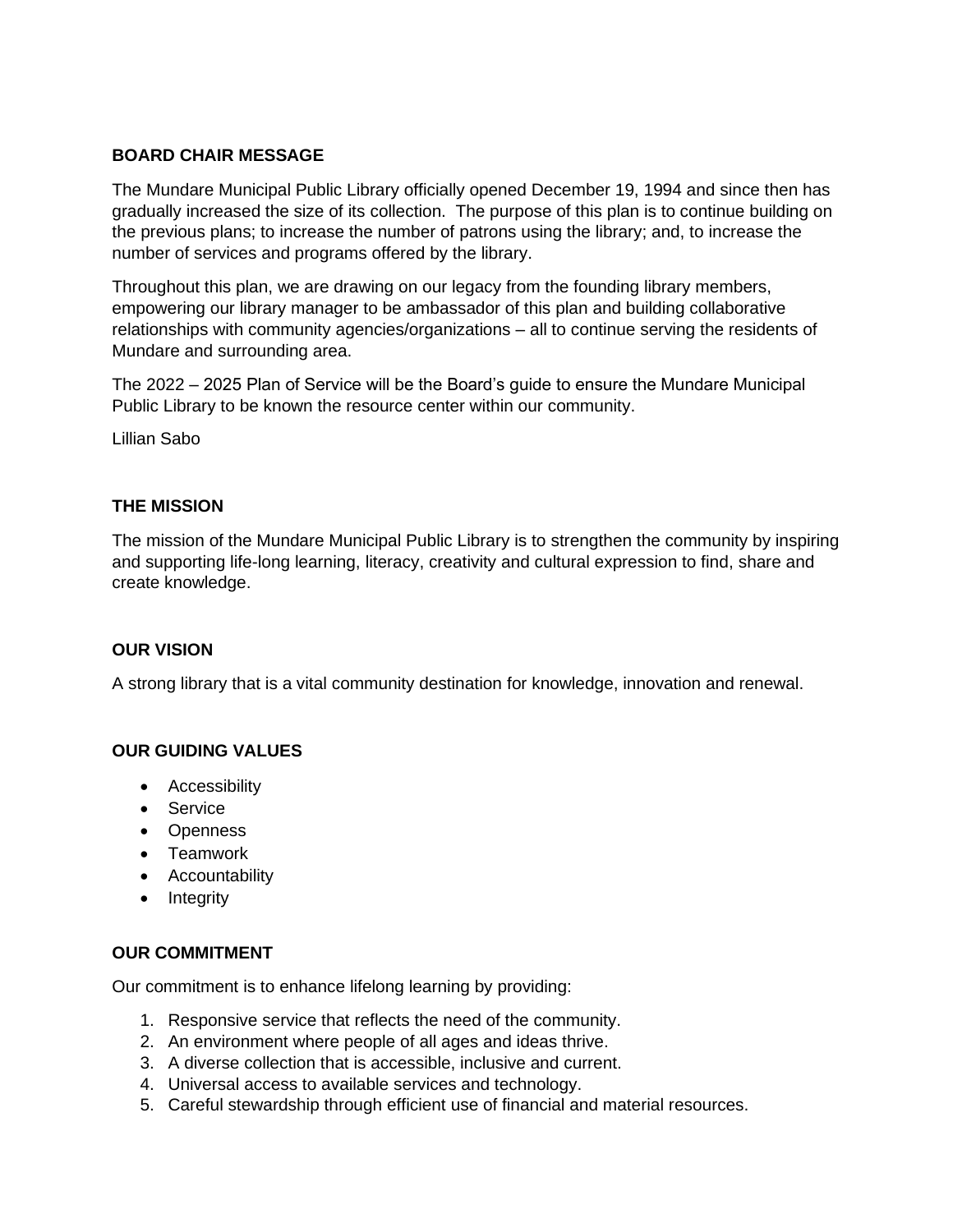#### **SERVICE PRIORITIES**

#### **GOAL A:**

Mundare Municipal Public Library will provide a variety of services, resources, and programs for all ages groups.

#### **OBJECTIVES:**

- **a.** Promote library services through various means and media to inform residents in the Town of Mundare and surrounding area.
- **b.** Increase the promotion of library services and events to encourage increased usage of the library.
- **c.** Increase the number of staff needed to simultaneously provide programs as well as maintain services.

# **ACTIVITIES**

- Reach out to the Mundare Seniors' Lodge to inform them of the variety of resources available to them.
- Enhance outside library signage.
- Continue using the Town of Mundare Monthly Newsletter to promote library services and programs.
- Use Library Webpage and social media to connect with residents.
- Collaborate with other community agencies/organizations to enhance community awareness, for example, FCSS Community Awareness Night.

# **GOAL B:**

Mundare Municipal Public Library will cultivate partnerships among community organizations to support community members of all ages in their love of reading and learning.

# **OJECTIVES:**

- a. Offer literacy opportunities to children and their families.
- b. Provide accessibility to hobby/craft or "do it yourself" programs and resources.
- c. Offer resources related to English Language Learning.
- d. Provide an area where community information and resources can be displayed and distributed

#### **ACTIVITES:**

- Partner with FunShine Child Development Center to provide literacy programming jointly with FunShine staff.
- Partner with Lamont County FCSS to offer evening programs for Family Nights, etc.
- Partner with Lamont County CALC to support English Language Learning resources
- Offer impromptu programs as resident interest or season needs arise.